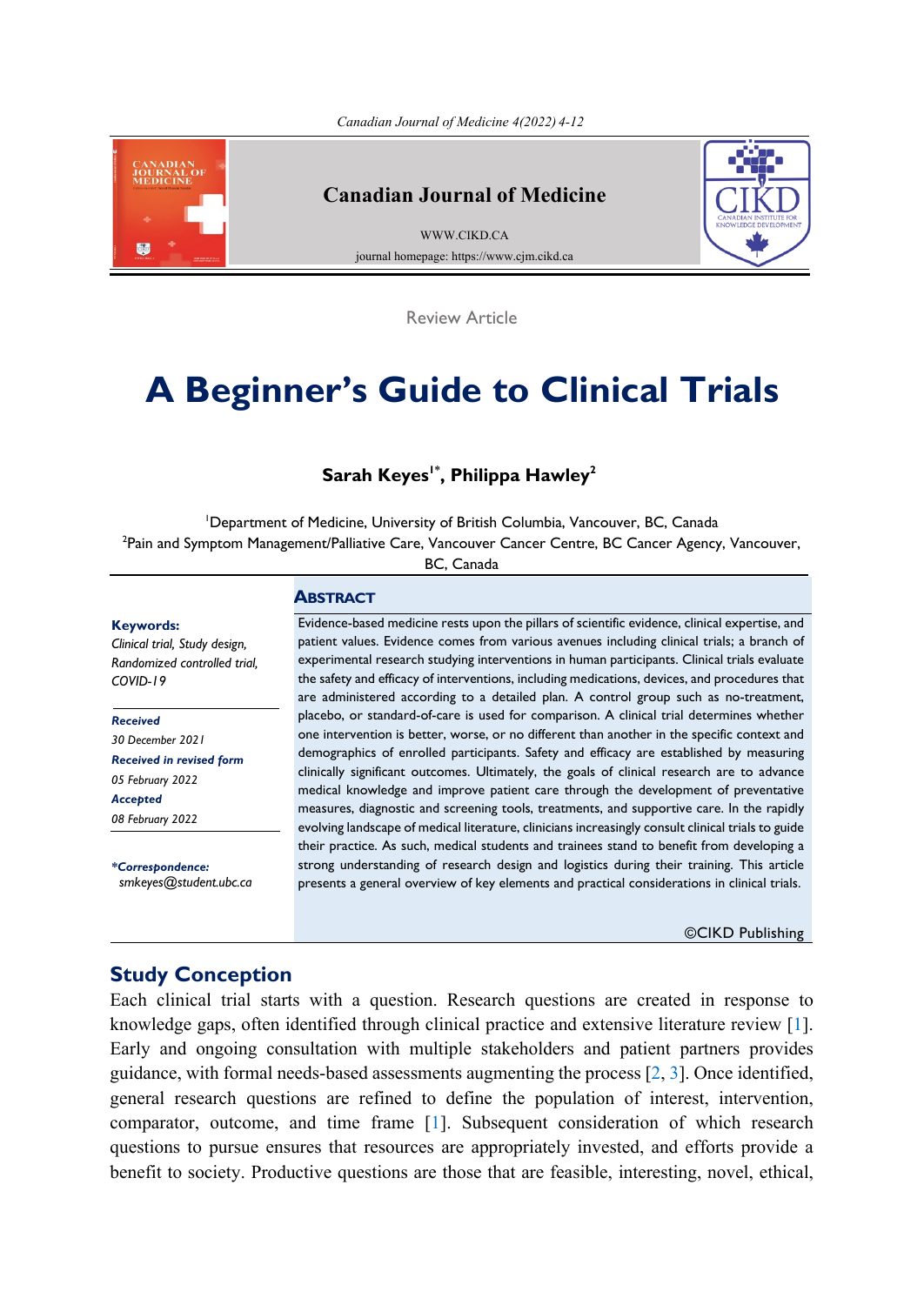<span id="page-1-0"></span>and relevant [[1\]](#page-7-0). From the research question, a hypothesis and set of study objectives are formed. The hypothesis proposes an anticipated outcome for the research question and informs what methodology is used. Objectives outline the aims of the study and describe how the research question will be answered. This provides a crucial framework around which the study is designed and carried out (Figure 1) [[1\]](#page-7-0).

**Figure 1.** Outline of the clinical trial process from design to implementation, with overarching principles that guide



#### **Study Design**

Interventions such as medications are studied through a series of phased trials ([Table 1\)](#page-2-0). Therapeutics are first introduced in humans after years of preliminary laboratory and animal testing. Initial trials (phase 0-III) evaluate and establish the pharmacologic properties, safety, and efficacy of a new therapeutic modality. If trials demonstrate overall benefit, the therapeutic may then be approved for market by regulatory authorities. Approved therapies are continuously monitored through phase IV trials, which inform their optimal use [\[4](#page-7-0)]. From preclinical studies to post-market surveillance, monitoring and assessing adverse events and medical errors, collectively known as pharmacovigilance, protects patients from undue harm. Together, the escalating phases of study ensure that therapies are backed by high-quality evidence.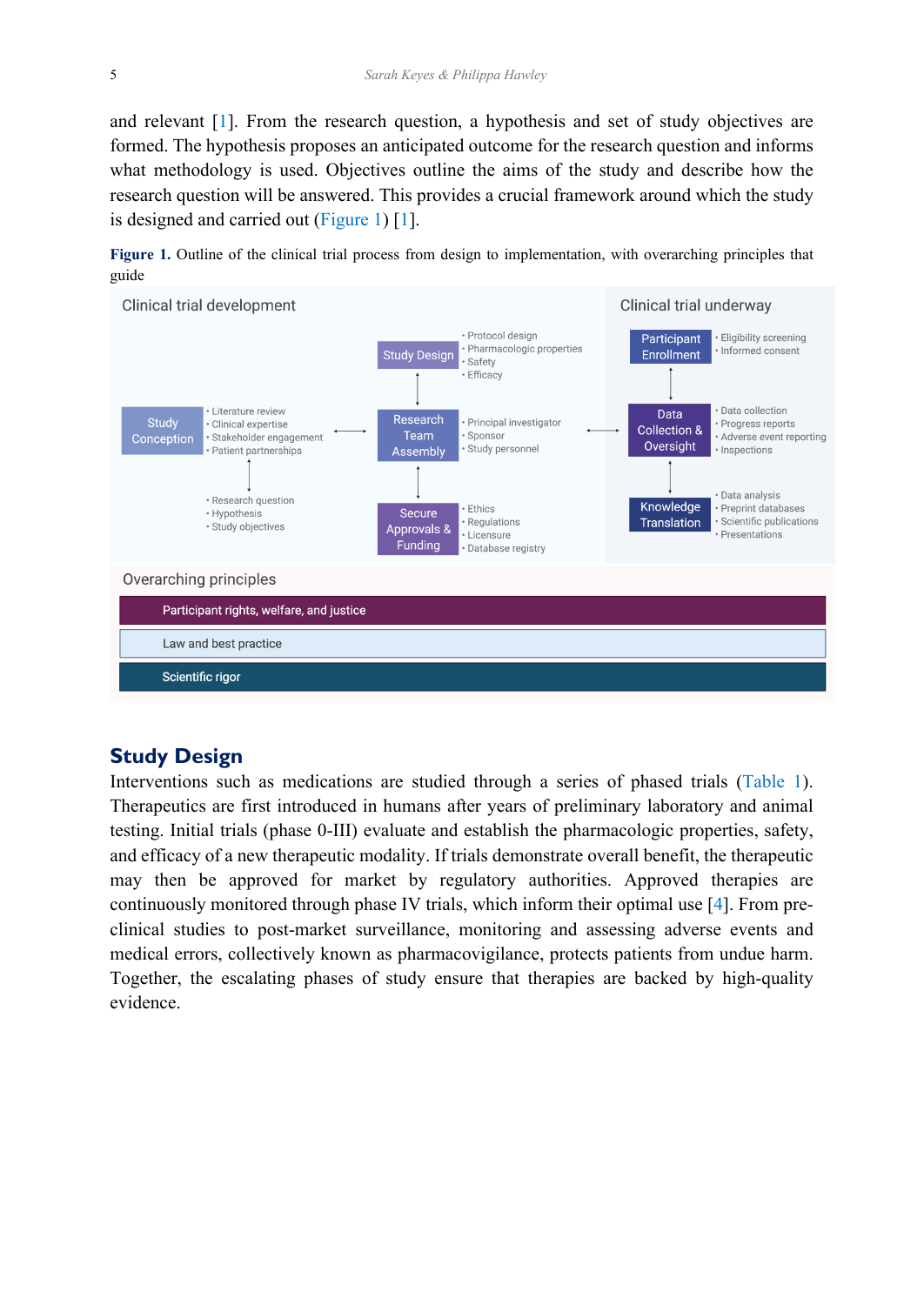| Phase     | Purpose                                 | Description                                                                                                                                                                                                                       |
|-----------|-----------------------------------------|-----------------------------------------------------------------------------------------------------------------------------------------------------------------------------------------------------------------------------------|
| Phase 0   | Evaluate<br>pharmacologic<br>properties | Optional exploratory studies. Intervention is given to $\sim$ 10 participants, usually at subtherapeutic<br>doses. Pharmacokinetic and pharmacodynamic properties are assessed.                                                   |
| Phase I   | Evaluate safety                         | First-in-human studies. Intervention is given to $\sim$ 20-100 participants, usually at a range of doses.<br>Dosing information, common/short-term side effects and adverse events, and toxicities are<br>identified.             |
| Phase II  | Evaluate efficacy                       | Therapeutic exploratory studies. Intervention is given to $\sim$ 100-300 participants and compared<br>against a control (e.g., placebo). Therapeutic range is determined.                                                         |
| Phase III | Confirm safety and<br>efficacy          | Therapeutic confirmatory studies. Intervention is given to $\sim$ 1000-3000 participants and compared<br>against a control (e.g., standard-of-care). After this stage, the intervention may be approved by<br>health authorities. |
| Phase IV  | Monitor safety and<br>effectiveness     | Ongoing for approved therapeutics. Optimal use and dosing, rare/long-term side effects and<br>adverse reactions, and cost-effectiveness comparisons are considered.                                                               |

<span id="page-2-0"></span>**Table 1.** Clinical trial phases in drug development

 A trial's design is carefully crafted depending on the phase and what best serves its study objectives. For example, a common type of phase III clinical trial is the comparative efficacy trial, often called a randomized, double-blind, placebo-controlled trial [\[5](#page-7-0)]. This design is generally considered gold-standard to evaluate treatments for approval. These trials directly compare an intervention against a comparator, such as standard of care or placebo. Participants are enrolled after fulfilling eligibility criteria, and randomly assigned to the treatment or control group (with an equal chance of either; both the participant and investigator are blinded to the assignment). Participants receive their allocated intervention and are followed for outcomes. Consideration of intervention allocation concealment, randomization strategy, degree of blinding, and analysis strategy is made to balance intervention groups prognostically and to mitigate potential confounding factors and bias  $[5, 6]$  $[5, 6]$  $[5, 6]$  $[5, 6]$  $[5, 6]$ . When comparing against a control, every effort is made to prevent the identification of the interventions (e.g., placebo pills are prepared to look, smell, and taste indistinguishable from study medication). Various intervention models exist outlining how a study intervention is given to participants [\[7](#page-7-0)]. This careful planning protects the integrity of downstream data collection and analysis.

#### **Research Team**

Clinical trials require considerable oversight and support. Trials are led by a principal investigator (PI), often a physician or scientist, who is supported by a sponsor [\[8](#page-7-0)]. Sponsorship refers to intellectual responsibility for a study and generally falls to the pharmaceutical/biotechnical company, academic/hospital center, organization, or federal agency that conceives the trial. The PI may also be the sponsor, as in the case of investigatorinitiated clinical trials [[9\]](#page-7-0). The PI oversees the trial and ensures compliance to ethical, scientific, and regulatory standards [\[10-12](#page-7-0)]. This includes protecting participant rights and welfare, delegating tasks, supervising staff, maintaining study approval and licensure, reporting adverse events and protocol deviations, and beyond. The PI is also accountable for any infraction during the study [\[8](#page-7-0), [11\]](#page-7-0). With help from the clinical trial coordinator, the PI and sponsor create a set of documents outlining how the study will be carried out: the protocol, investigator's brochure, consent forms, standard operating procedures, case reporting forms, and others [\(Table 2](#page-3-0)) [[11](#page-7-0)**,**  [13\]](#page-7-0). These documents are crafted to ensure the study is based on scientific evidence and best practice, with procedures in place at each anticipated step.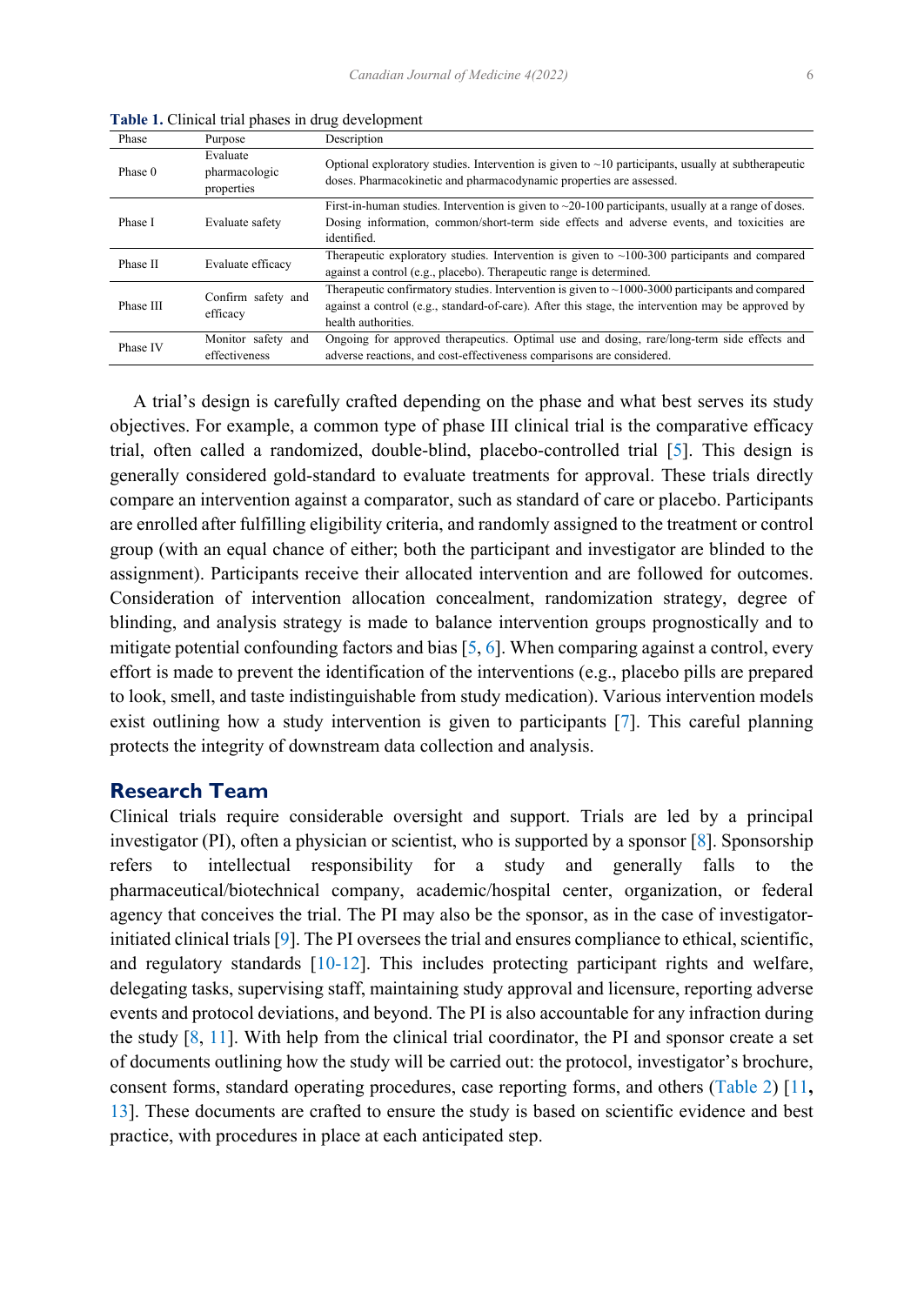| Document                            | Purpose                                                                      | Description                                                                                                                                                                                                                                                                                                                                         |
|-------------------------------------|------------------------------------------------------------------------------|-----------------------------------------------------------------------------------------------------------------------------------------------------------------------------------------------------------------------------------------------------------------------------------------------------------------------------------------------------|
| Protocol                            | Outline how the study<br>will be carried out                                 | Includes study title, administrative details, background, methodology, oversight<br>procedures, operational/ethical considerations, and supporting documentation/annexure. It<br>is frequently subject to amendment as the study is planned and carried out.                                                                                        |
| Investigator's<br>Brochure          | Summarize<br>current<br>about the<br>literature<br>study intervention        | Includes<br>physical,<br>chemical, pharmaceutical properties;<br>pharmacodynamic,<br>pharmacokinetic, physiological effects; therapeutic use and dosing; indications and<br>contraindications; established safety and efficacy; and toxicology. It is prepared by the<br>sponsor and should be updated at least once annually.                      |
| Informed<br><b>Consent Forms</b>    | Provide an overview of<br>the trial to educate and<br>enroll participants    | Includes background information, enrollment criteria, methodology, participants'<br>responsibilities, risks, benefits, alternatives, length of participation, early end to<br>participation, confidentiality, costs, and compensation. Language should be suitable for<br>participants and contact information available for questions.             |
| Standard<br>Operating<br>Procedures | Describe how each step<br>of the study will be<br>carried out and by<br>whom | Includes clinical trial team roles and responsibilities; trial initiation, activation, close-out<br>procedures; subject recruitment, screening, informed consent processes; and methods of<br>managing investigational products and biological specimens. These are made for a specific<br>organization's personnel to use in carrying out a study. |
| Reporting<br>Case<br>Forms          | Present a template for<br>collecting data during<br>the trial                | Includes participant questionnaires, concomitant medication logs, toxicology report forms,<br>serious adverse event forms, and deviation report forms.                                                                                                                                                                                              |
| Others                              | Documentation of trial<br>participant and staff<br>activities                | Includes randomization lists, subject logs, delegation logs, and training documentation.<br>These are checked carefully in every audit or monitoring visit.                                                                                                                                                                                         |

<span id="page-3-0"></span>**Table 2.** Key clinical trial documents

 Research teams usually form through group entities, such as clinical trial units within academic institutions and hospitals. Depending on study needs, staff may include clinical trial assistants and coordinators, nurses, social workers, pharmacists, and statisticians. There will also be data monitors, auditors, finance personnel, and other professionals making sure everything runs smoothly. Staff roles and responsibilities depend on individual expertise and clinical setting. The clinical trial coordinator works closely with the PI to conduct the study and ensure protocol compliance. They may recruit participants, enforce timelines, maintain documents, and liaise with the PI, sponsor, and ethics/regulatory committees [\[14](#page-7-0)]. The study nurse and/or research assistant interact with the participants, delivering care and coordinating follow-up [[15\]](#page-7-0). The pharmacist may prepare study product, carry out safety reviews, and supervise the safe disposal of unused product  $[16]$  $[16]$ . The statistician may carry out safety data monitoring, interim and end-of-study analyses, and results reporting [[17\]](#page-7-0). Effective communication and collaboration from all team members is imperative for the trial's success.

### **Approvals and Funding**

Clinical trials require ethical approval to proceed. Research ethics boards (REB) aim to protect the rights and welfare of participants, and ensure approved studies are ethical, scientifically sound, and clinically relevant  $[12,18]$  $[12,18]$ . Applications may be submitted by the PI to public REBs, such as those of academic and medical centers, or to private REBs, which may offer expedited services [[18\]](#page-7-0). Trials are evaluated based on internationally accepted standards and core principles of respect for persons, concern for welfare, and justice [[10-12\]](#page-7-0). Specifically, in Canada, this often means compliance with the Tri-Council Policy Statement [[12\]](#page-7-0), a standard put forth by a council bridging three federal agencies. REB-approval is a dynamic process; the application and corresponding study documents are subject to ongoing review and amendment before and after approval.

 In hand with ethics, in Canada, federal approval is needed for phase I-III clinical trials. A clinical trial application is submitted by the study sponsor to Health Canada [[19\]](#page-7-0), and approval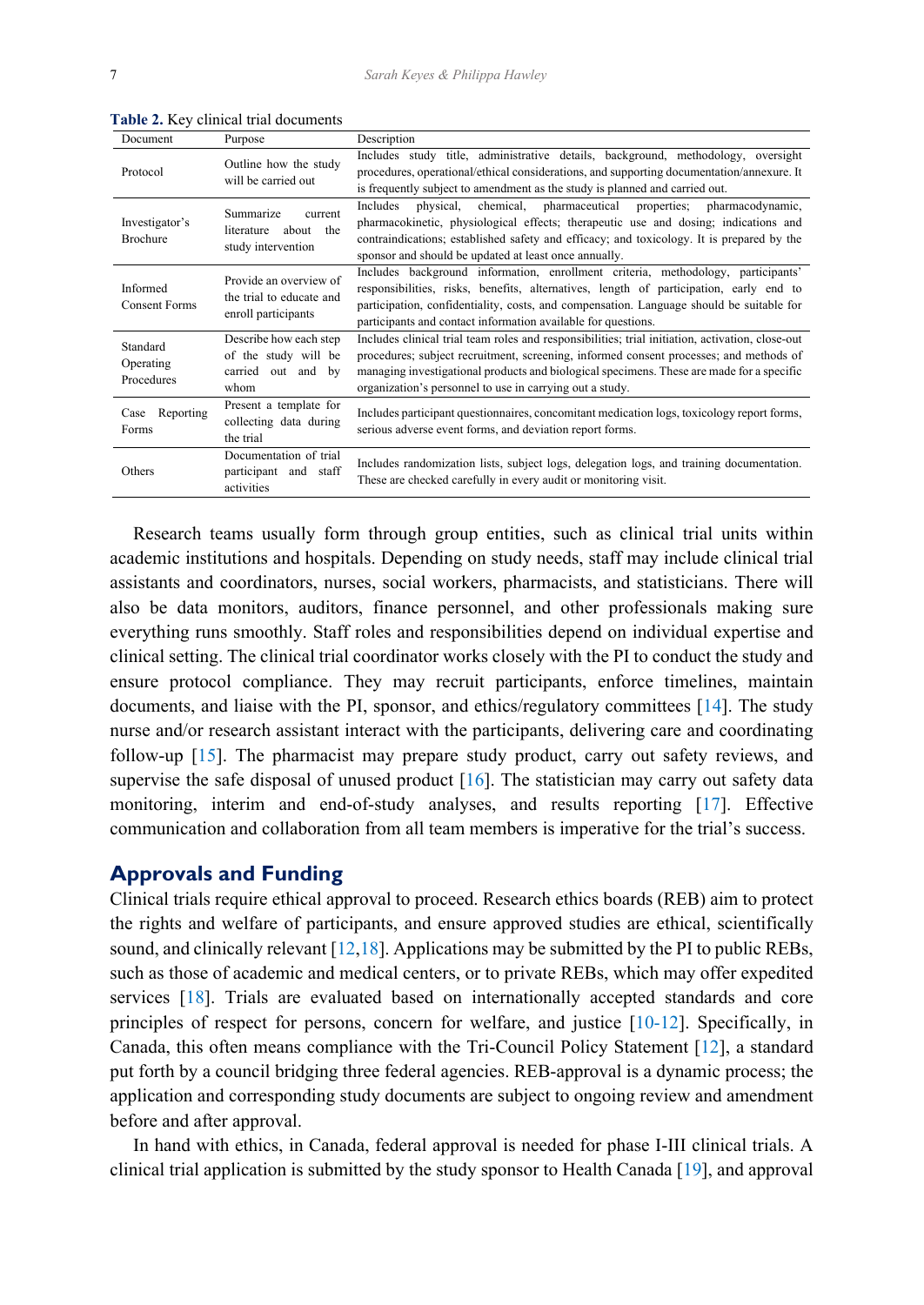<span id="page-4-0"></span>is indicated by the receipt of a No-Objection-Letter. Additional specific research licensure may be required, depending on the study intervention [[20\]](#page-7-0). Like ethics, federal approval is an ongoing process that may be facilitated by regular audits. Once approval is achieved, general information about Canadian trials is made publicly available by Health Canada through the Clinical Trials Database [\[21](#page-8-0)]. Sponsors are responsible for registering their studies with other databases, such as ClinicalTrials.gov [\[22](#page-8-0)] and the ISRCTN registry [\[23](#page-8-0)], to provide the public and other researchers with a more comprehensive overview.

 The cost of a clinical trial is often in the millions [\[24](#page-8-0)], so securing funding is a significant hurdle to overcome. Funding may be supplied internally, such as by the sponsor, or acquired externally, such as from governmental grants, charitable foundations, or private-for-profit organizations [[25\]](#page-8-0). In Canada, a large provider of funding for clinical trials is the Tri-Council. Funding agencies generally support projects that reflect their mandate and that they deem important, feasible, and well planned [[26\]](#page-8-0).

#### **Participant Enrollment**

Following regulatory approval, trial staff can begin recruiting and enrolling participants. Enrollment is carried out by the investigator or delegated to staff with relevant training [[11\]](#page-7-0). Prospective participants are screened with pre-defined eligibility criteria. Inclusion and exclusion criteria are carefully created to ensure safe and appropriate enrollment of participants. For example, in clinical trials evaluating therapeutics, one exclusion criterion may be taking medications that interact with the study medication and cannot be switched to a different, noninteracting medication. After having understood all the necessary information (e.g., purpose, methods, risks, benefits, and alternatives to the study), informed consent can be obtained from the competent volunteer who has freely agreed to participate [[11,](#page-7-0) [12\]](#page-7-0). This ethical and legal necessity is an ongoing process, meaning staff should confirm participants' consent throughout the study. Importantly, participants should understand their right to refuse or withdraw consent to participate at any time for any reason without consequence [[10,](#page-7-0) [12\]](#page-7-0).

#### **Data Collection and Oversight**

Comprehensive documentation and monitoring are central to any clinical trial. Trial data may be in the form of participant logs, questionnaires, chart notes, laboratory results, imaging reports, and the like. As such, information must often be extracted and encoded into an electronic database [\[27](#page-8-0)]. To maintain investigator blinding, preliminary data is often analyzed by a statistician. Depending on the study question, design, and outcome measures, different statistical methodology may be applied to the data. Commonly used statistical tests include ttests, chi-square, analysis of variance, and regression modeling [[17\]](#page-7-0). Interim analyses help guide the fate of a clinical trial, as a trial may be ended early according to pre-specified stopping rules [\[12](#page-7-0)].

 Continuous data and safety monitoring during a trial maintains the fidelity and integrity of the research while protecting the safety and wellbeing of participants; this is the responsibility of the research team but may be augmented by an independent Data and Safety Monitoring Board [[12\]](#page-7-0). Progress reports, amendments, unanticipated events, and new information pertaining to the study must be documented and communicated to the sponsor and REB. New information relating to participants' welfare or consent (e.g., newly discovered risks) must be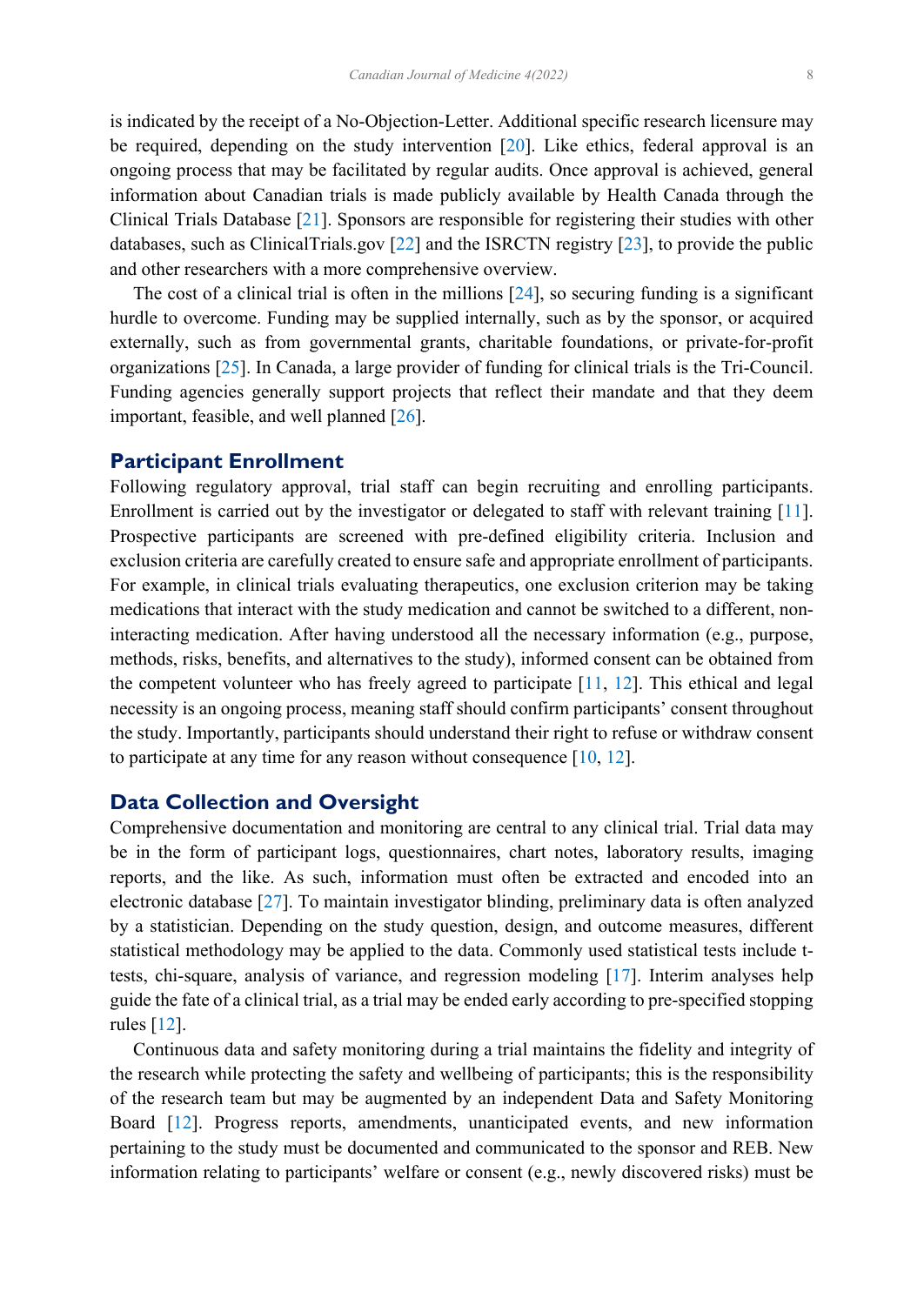<span id="page-5-0"></span>communicated to the participants, as well [[12\]](#page-7-0). For example, through pharmacovigilance, pharmaceutical trials continuously monitor for adverse events and adverse drug reactions. These are documented, assessed for severity and causality, and followed as appropriate. Safety concerns like serious and unexpected adverse drug reactions must be reported immediately by the PI to the sponsor, REB, and regulatory agencies according to specified criteria [[11,](#page-7-0) [28\]](#page-8-0).

 Additionally, regulatory agencies monitor clinical trials for compliance to standards of best practice and law through audits and inspections. Generally, site selection for an inspection is determined using a risk-based approach and pre-defined criteria. Inspections may occur at the sites of investigators, sponsors, or other delegated parties. To assess how a study is conducted, investigators may evaluate documentation, personnel qualifications, standard operating procedures, inform consent processes, and adverse event reporting. Observations of deficiencies or deviations from regulations are recorded, classified by risk, and used to determine whether the trial is deemed compliant or not. Following the inspection, sponsors are required to address deficiencies [[29\]](#page-8-0). Clinical trials may be prematurely concluded should safety, efficacy, futility, and/or ethical concerns arise [[12\]](#page-7-0). Regardless, all Canadian clinical trials are required by law to store study records responsibly and securely for a minimum of 25 years [\[28](#page-8-0)].

#### **Knowledge Translation**

Clinical trials require knowledge translation to advance medical knowledge and, ultimately, improve patient care. There is also a broader ethical obligation to study participants and society, as a whole, to communicate results regardless of whether they are positive, negative, or inconclusive [\[10](#page-7-0), [30\]](#page-8-0). Results may be used to gain approval of a new intervention, change clinical practice guidelines, or inform governmental legislation and policy. Therefore, knowledge translation can come in many forms, though commonly in scientific papers and conference presentations. In academic and medical settings, value may come from departmental and institutional rounds. At a minimum, study sponsors can update clinical trial registries with a summary of the results [\[26](#page-8-0)]. An important consideration is the dissemination of study findings to the participants, themselves [\[31](#page-8-0)]. After the study is completed, it may be appropriate to issue unblinding letters to participants along with words of gratitude and further information for their benefit.

### **Exceptional Circumstances**

Though there are some examples of exceptions to traditional clinical trial processes due to specific circumstances, such as testing of new HIV treatments, the landscape of clinical trials generally changed dramatically in the coronavirus (COVID-19) pandemic. At the onset of the pandemic, there was a rapid effort to research the SARS-CoV-2 virus with the aim of developing vaccines and evaluating potential treatments [[32\]](#page-8-0). As case numbers and deaths climbed, there was an obvious need to expedite clinical trials without compromising scientific rigor or regulatory oversight. This allowed for the introduction of new therapeutics into human testing at an unprecedented rate. Key lessons emerged from successfully accelerated trials, including streamlining bureaucracy, coordinating the ethical and regulatory review, investing in health data systems, and simplifying patient consent processes [[33\]](#page-8-0). Further, the need for increased scientific transparency and rapid communication led to a surge in the number of open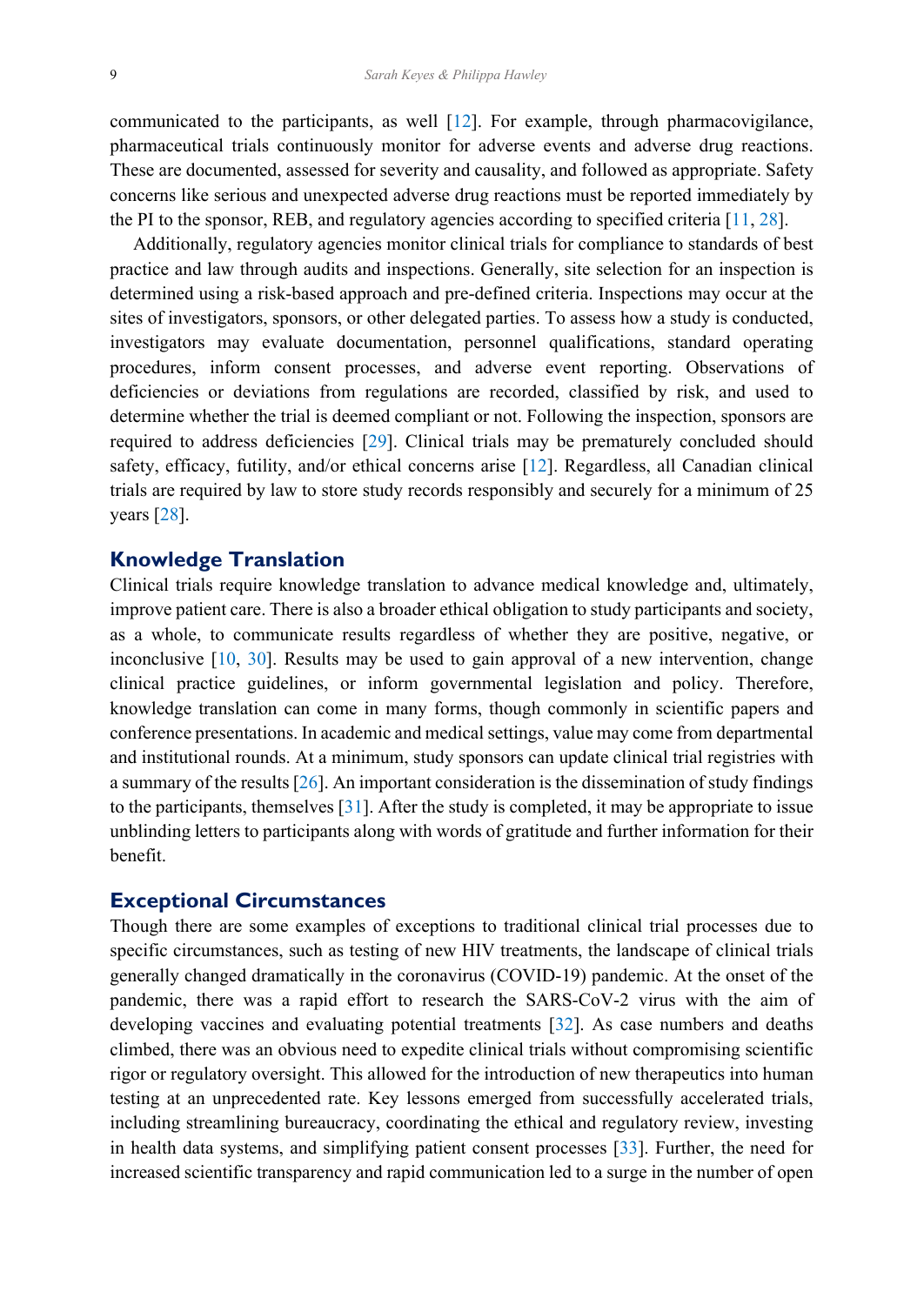<span id="page-6-0"></span>access and preprinted articles [\[34](#page-8-0)]. Medical journals accelerated publishing timelines for COVID-19-related articles by decreasing the time allotted for peer-review and editing [[35\]](#page-8-0). However, expediting the scientific process led to concerns about the quality of evidence produced [\[36](#page-8-0)]. To provide the greatest overall benefit for patients, the infrastructure surrounding clinical trials may continue to evolve to ensure the efficient study of potentially beneficial therapeutics, while protecting the integrity of scientific rigor, ethical conduct, and participant safety.

## **Conclusion**

Clinical trials are no simple undertaking. Successful trials result from careful planning and diligent oversight. A strong research question, robust study design, dedicated research team, effective participant enrollment, and thorough documentation are essential elements in a trial. Gaining regulatory and ethics approval is an extensive and ongoing process, but is essential to protect the welfare of the participants and the integrity of the study. Securing funding and support are additional hurdles to overcome, especially for newer investigators [[37\]](#page-8-0). Investigators bear the responsibility of ensuring that their trials provide value for investment, not only by answering relevant questions but also in financial terms and patient volunteerism. Every trial will have some limitations that restrict the generalizability and validity of results (e.g., relatively short duration of study, underpowered sample size, or strict eligibility criteria) [[5\]](#page-7-0). As such, continued safety and effectiveness monitoring of approved interventions closes the loop from discovery to safe applications in clinical settings. Finally, the unbiased dissemination of results is needed for progress to be achieved. Recent events have revealed that this may benefit from streamlining of processes and improving infrastructure.

## **Declarations Acknowledgements**

The authors thank Ms. Narsis Afghari for sharing her expertise in clinical trial design and logistics for the preparation of this manuscript.

## **Disclosure Statement**

No potential conflict of interest was reported by the authors.

**Ethics Approval** Not applicable.

#### **Funding Acknowledgements**

Not applicable.

## **Citation to this article**

Keyes S, Hawley P. A beginner's guide to clinical trials. Canadian Journal of Medicine. 2022 Feb 08;4(1):4-12. doi: 10.33844/cjm.2022.60615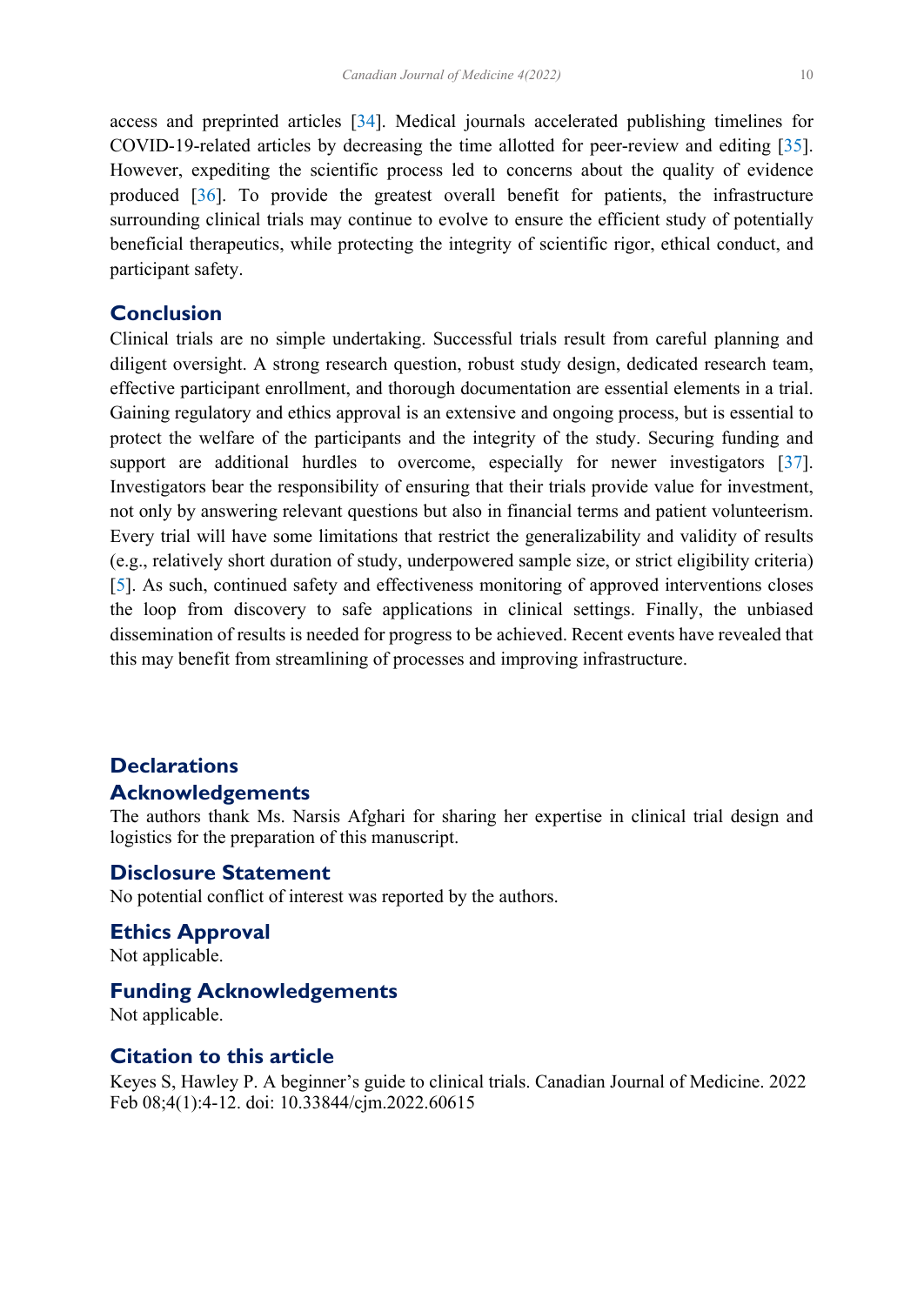## <span id="page-7-0"></span>**Rights and Permissions**



© 2022 Canadian Institute for Knowledge Development. All rights reserved.

Canadian Journal of Medicine is published by the Canadian Institute for Knowledge Development (CIKD). This is an open-access article under the terms of the [Creative Commons](https://creativecommons.org/licenses/by/4.0/)  [Attribution](https://creativecommons.org/licenses/by/4.0/) (CC BY) License, which permits use, distribution, and reproduction in any medium, provided the original work is properly cited.

### **References**

- [\[1\]](#page-0-0) Farrugia P, Petrisor BA, Farrokhyar F, Bhandari M. Practical tips for surgical research: Research questions, hypotheses and objectives. Can J Surg. 2010;53(4):278-281.
- [\[2\]](#page-0-0) Boaz A, Hanney S, Borst R, et al. How to engage stakeholders in research: design principles to support improvement. Health Res Policy Syst. 2018;16(1):60.
- [\[3\]](#page-0-0) Sacristán JA, Aguarón A, Avendaño-Solá C, et al. Patient involvement in clinical research: why, when, and how. Patient Prefer Adherence. 2016;10:631-640.
- [\[4\]](#page-1-0) Mahan VL. Clinical trial phases. Int J Clin Med. 2014;5:1374-1383.
- [\[5\]](#page-2-0) Umscheid CA, Margolis DJ, Grossman CE. Key concepts of clinical trials: a narrative review. Postgrad Med. 2011;123(5):194-204.
- [\[6\]](#page-2-0) Sil A, Kumar P, Kumar R, Das NK. Selection of control, randomization, blinding, and allocation concealment. Indian Dermatol Online J. 2019;10(5):601-605.
- [\[7\]](#page-2-0) Evans SR. Clinical trial structures. J Exp Stroke Transl Med. 2010;3(1):8-18.
- [\[8\]](#page-2-0) Baer AR, Devine S, Beardmore CD, Catalano R. Clinical investigator responsibilities. J Oncol Pract. 2011;7(2):124- 128.
- [\[9\]](#page-2-0) Konwar M, Bose D, Gogtay NJ, Thatte UM. Investigator-initiated studies: Challenges and solutions. Perspect Clin Res. 2018;9(4):179-183.
- [\[10\]](#page-2-0) World Medical Association. World Medical Association Declaration of Helsinki: Ethical principles for medical research involving human subjects. JAMA. 2013;310:2191-2194.
- [\[11\]](#page-2-0) International Council for Harmonisation of Technical Requirements for Pharmaceuticals for Human Use (ICH). Efficacy Guidelines, https://www.ich.org/page/efficacy-guidelines; [accessed 25 Aug 2021].
- [\[12\]](#page-2-0) Canadian Institutes of Health Research, Natural Sciences and Engineering Research Council of Canada, and Social Sciences and Humanities Research Council. Tri-Council Policy Statement: Ethical Conduct for Research Involving Humans, https://ethics.gc.ca/eng/documents/tcps2-2018-en-interactive-final.pdf; 2018 [accessed 25 Aug 2021].
- [\[13\]](#page-2-0) Bellary S, Krishnankutty B, Latha MS. Basics of case report form designing in clinical research. Perspect Clin Res. 2014;5(4):159-166.
- [\[14\]](#page-3-0) Davis AM, Hull SC, Grady C, et al. The invisible hand in clinical research: the study coordinator's critical role in human subjects protection. J Law Med Ethics. 2002;30(3):411-419.
- [\[15\]](#page-3-0) Hastings CE, Fisher CA, McCabe MA, et al. Clinical research nursing: a critical resource in the national research enterprise. Nurs Outlook. 2012;60(3):149-156.e1563.
- [\[16\]](#page-3-0) Brown JN, Britnell SR, Stivers AP, Cruz JL. Medication safety in clinical trials: Role of the pharmacist in optimizing practice, collaboration, and education to reduce errors. Yale J Biol Med. 2017;90(1):125-133.
- [\[17\]](#page-3-0) Adams-Huet B, Ahn C. Bridging clinical investigators and statisticians: writing the statistical methodology for a research proposal. J Investig Med. 2009;57(8):818-824.
- [\[18\]](#page-3-0) Dunne C. Research ethics board approval: what, why, when, how? BCMJ. 2021;63(4):149.
- [\[19\]](#page-4-0) Health Canada. Clinical Trial Applications (CTAs), https://www.canada.ca/en/health-canada/services/drugs-healthproducts/drug-products/applications-submissions/guidance-documents/clinical-trials/applications.html; 2015 [accessed 25 Aug 2021].